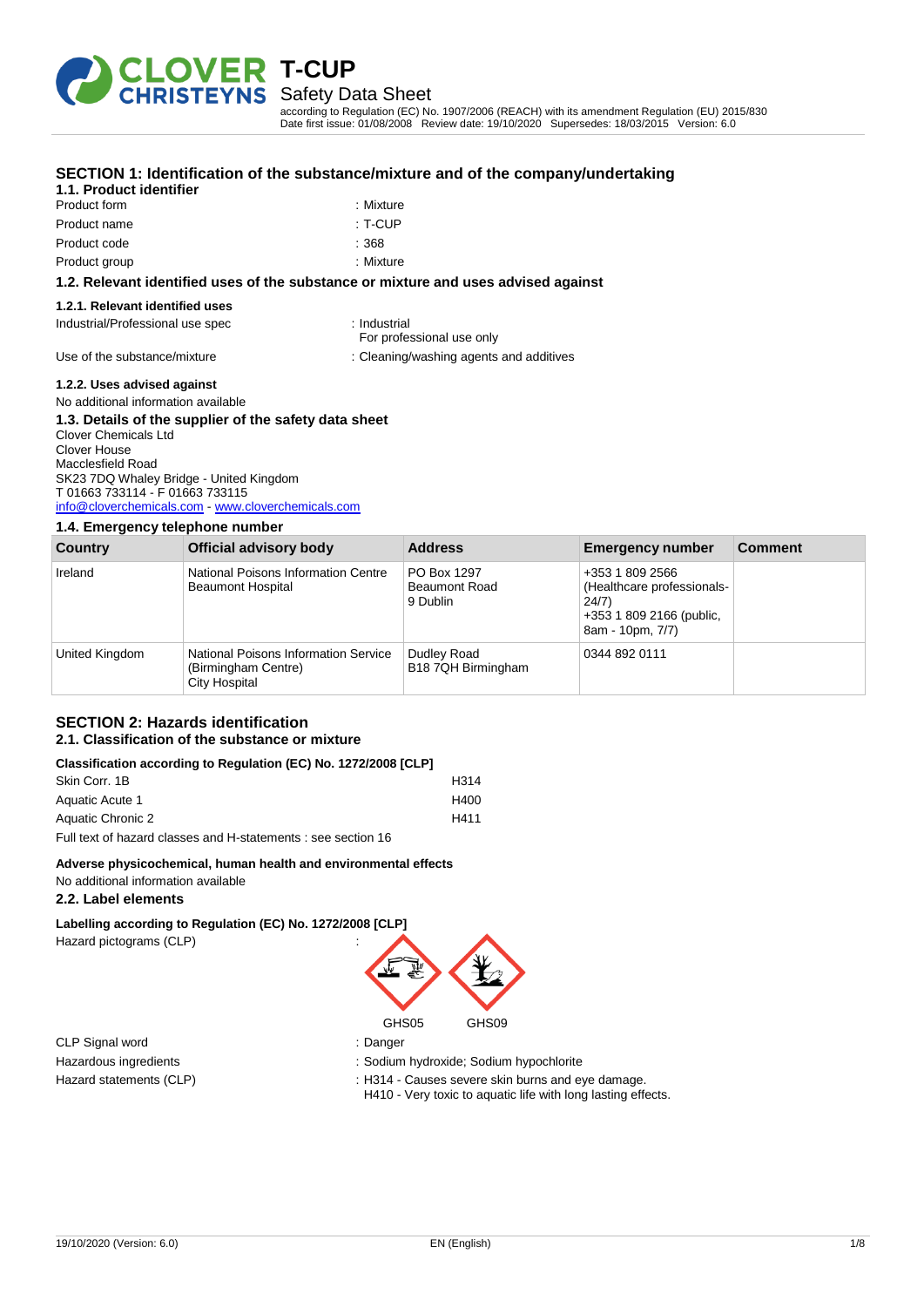# Safety Data Sheet

according to Regulation (EC) No. 1907/2006 (REACH) with its amendment Regulation (EU) 2015/830

| Precautionary statements (CLP) | : P102 - Keep out of reach of children.<br>P264 - Wash hands thoroughly after handling.<br>P280 - Wear protective gloves, eve protection.<br>P273 - Avoid release to the environment.<br>P303+P361+P353 - IF ON SKIN (or hair): Take off immediately all contaminated clothing.<br>Rinse skin with water or shower.<br>P332+P313 - If skin irritation occurs: Get medical advice/attention.<br>P305+P351+P338 - IF IN EYES: Rinse cautiously with water for several minutes. Remove<br>contact lenses, if present and easy to do. Continue rinsing.<br>P337+P313 - If eye irritation persists: Get medical advice/attention.<br>P363 - Wash contaminated clothing before reuse.<br>P391 - Collect spillage. |
|--------------------------------|-------------------------------------------------------------------------------------------------------------------------------------------------------------------------------------------------------------------------------------------------------------------------------------------------------------------------------------------------------------------------------------------------------------------------------------------------------------------------------------------------------------------------------------------------------------------------------------------------------------------------------------------------------------------------------------------------------------|
| EUH-statements                 | : EUH206 - Warning! Do not use together with other products. May release dangerous<br>gases (chlorine).                                                                                                                                                                                                                                                                                                                                                                                                                                                                                                                                                                                                     |

#### **2.3. Other hazards**

This substance/mixture does not meet the PBT criteria of REACH regulation, annex XIII This substance/mixture does not meet the vPvB criteria of REACH regulation, annex XIII

### **SECTION 3: Composition/information on ingredients**

#### **3.1. Substances**

#### Not applicable

#### **3.2. Mixtures**

| <b>Name</b>         | <b>Product identifier</b>                                                                                | $\frac{9}{6}$ | <b>Classification according to</b><br><b>Regulation (EC) No.</b><br>1272/2008 [CLP] |
|---------------------|----------------------------------------------------------------------------------------------------------|---------------|-------------------------------------------------------------------------------------|
| Sodium hydroxide    | (CAS-no) 1310-73-2<br>(Einecs nr) 215-185-5<br>(EG annex nr) 011-002-00-6<br>(REACH-no) 01-2119457892-27 | $3 - 5$       | Skin Corr. 1A, H314<br>Eye Dam. 1, H318<br>Met. Corr. 1, H290                       |
| Sodium hypochlorite | (CAS-no) 7681-52-9<br>(Einecs nr) 231-668-3<br>(EG annex nr) 017-011-00-1<br>(REACH-no) 01-2119488154-34 | $3 - 5$       | Met. Corr. 1, H290<br>Skin Corr. 1B, H314<br>Aquatic Acute 1, H400 (M=10)           |

### **Specific concentration limits:**

| <b>Name</b>         | <b>Product identifier</b>                                                                                | <b>Specific concentration limits</b>                                                                                                                        |
|---------------------|----------------------------------------------------------------------------------------------------------|-------------------------------------------------------------------------------------------------------------------------------------------------------------|
| Sodium hydroxide    | (CAS-no) 1310-73-2<br>(Einecs nr) 215-185-5<br>(EG annex nr) 011-002-00-6<br>(REACH-no) 01-2119457892-27 | $(0.5 \leq C < 2)$ Eye Irrit. 2, H319<br>$(0.5 \leq C < 2)$ Skin Irrit. 2, H315<br>$(2 \leq C < 5)$ Skin Corr. 1B, H314<br>(5 ≤C < 100) Skin Corr. 1A, H314 |
| Sodium hypochlorite | (CAS-no) 7681-52-9<br>(Einecs nr) 231-668-3<br>(EG annex nr) 017-011-00-1<br>(REACH-no) 01-2119488154-34 | (5 ≤C ≤ 100) EUH031                                                                                                                                         |

Full text of H-statements: see section 16

#### **SECTION 4: First aid measures 4.1. Description of first aid n**

| 4.1. Description of hist ald measures                            |                                                                                                                                                                    |
|------------------------------------------------------------------|--------------------------------------------------------------------------------------------------------------------------------------------------------------------|
| General advice                                                   | : Never give anything by mouth to an unconscious person. If you feel unwell, seek medical<br>advice (show the label where possible).                               |
| Inhalation                                                       | : Remove person to fresh air and keep comfortable for breathing. Immediately call a<br>POISON CENTER/doctor.                                                       |
| Skin contact                                                     | : Take off immediately all contaminated clothing. Rinse skin with water/shower. Immediately<br>call a POISON CENTER/doctor.                                        |
| Eye contact                                                      | : Rinse cautiously with water for several minutes. Remove contact lenses, if present and<br>easy to do. Continue rinsing. Immediately call a POISON CENTER/doctor. |
| Ingestion                                                        | : Rinse mouth. Do NOT induce vomiting. Immediately call a POISON CENTER/doctor.                                                                                    |
| 4.2. Most important symptoms and effects, both acute and delayed |                                                                                                                                                                    |
| Symptoms/effects                                                 | : Causes severe skin burns and eye damage.                                                                                                                         |
| Acute effects skin                                               | : Causes severe burns.                                                                                                                                             |
| Acute effects eyes                                               | : Causes serious eye damage.                                                                                                                                       |
| Acute effects oral route                                         | : Burns or irritation of the linings of the mouth, throat, and gastrointestinal tract. Abdominal<br>pain, nausea.                                                  |
|                                                                  |                                                                                                                                                                    |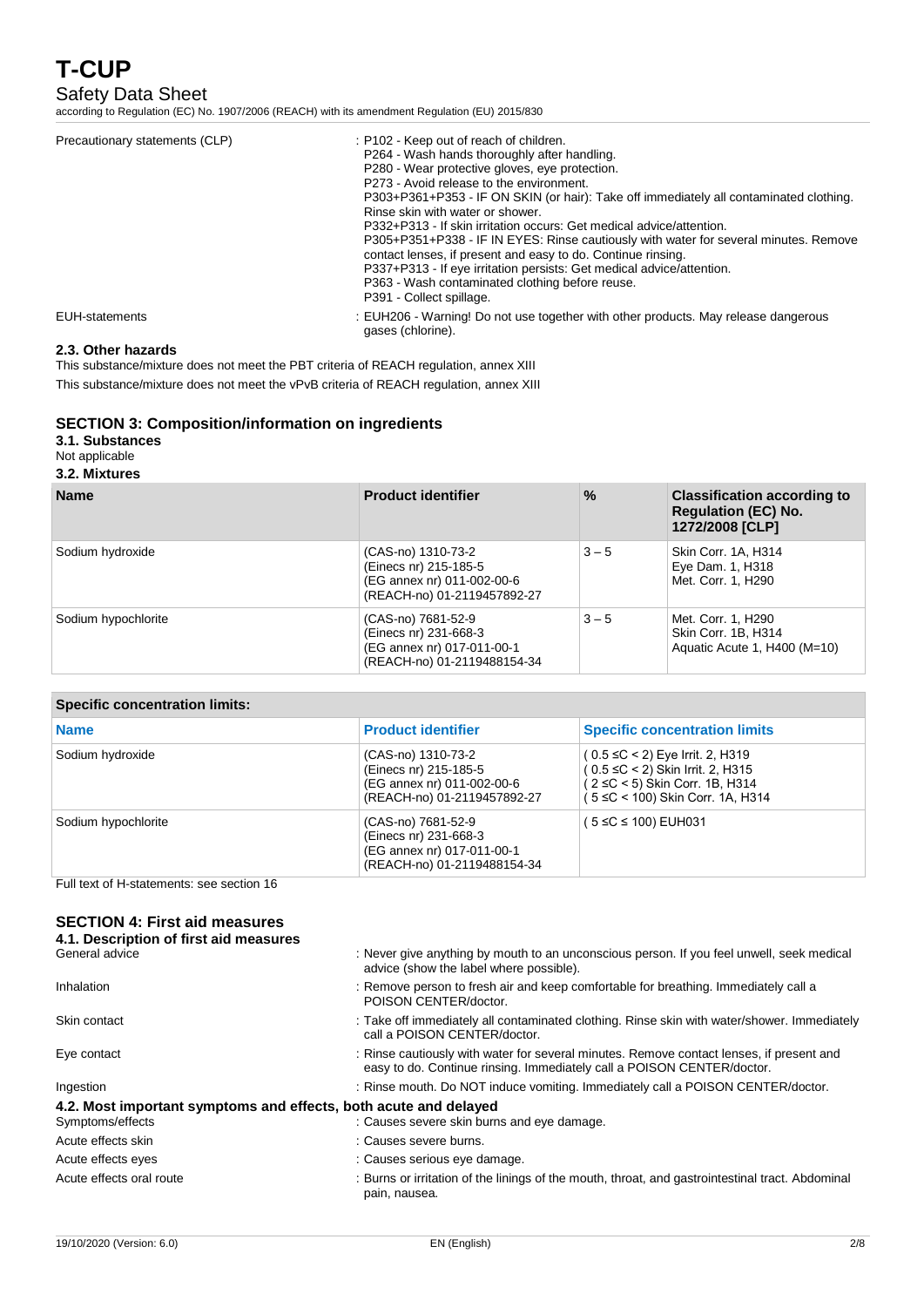# Safety Data Sheet

according to Regulation (EC) No. 1907/2006 (REACH) with its amendment Regulation (EU) 2015/830

# **4.3. Indication of any immediate medical attention and special treatment needed**

No additional information available

| <b>SECTION 5: Firefighting measures</b><br>5.1. Extinguishing media                                                       |                                                                                                                                                                                                                                                         |
|---------------------------------------------------------------------------------------------------------------------------|---------------------------------------------------------------------------------------------------------------------------------------------------------------------------------------------------------------------------------------------------------|
| Suitable extinguishing media                                                                                              | : Water.                                                                                                                                                                                                                                                |
| 5.2. Special hazards arising from the substance or mixture                                                                |                                                                                                                                                                                                                                                         |
| Hazardous decomposition products in case of fire                                                                          | : Corrosive vapours. Toxic fumes may be released.                                                                                                                                                                                                       |
| 5.3. Advice for firefighters<br>Firefighting instructions                                                                 | : Use water spray or fog for cooling exposed containers. Exercise caution when fighting any<br>chemical fire. Prevent fire fighting water from entering the environment.                                                                                |
| Protection during firefighting                                                                                            | : Do not enter fire area without proper protective equipment, including respiratory protection.                                                                                                                                                         |
| <b>SECTION 6: Accidental release measures</b><br>6.1. Personal precautions, protective equipment and emergency procedures |                                                                                                                                                                                                                                                         |
| 6.1.1. For non-emergency personnel                                                                                        |                                                                                                                                                                                                                                                         |
| Emergency procedures                                                                                                      | : Evacuate unnecessary personnel.                                                                                                                                                                                                                       |
| 6.1.2. For emergency responders                                                                                           |                                                                                                                                                                                                                                                         |
| Protective equipment                                                                                                      | : Equip cleanup crew with proper protection.                                                                                                                                                                                                            |
| <b>Emergency procedures</b>                                                                                               | : Ventilate area.                                                                                                                                                                                                                                       |
| 6.2. Environmental precautions                                                                                            | Prevent entry to sewers and public waters. Notify authorities if liquid enters sewers or public waters. Avoid release to the environment.                                                                                                               |
| 6.3. Methods and material for containment and cleaning up                                                                 |                                                                                                                                                                                                                                                         |
| Methods for cleaning up                                                                                                   | : Soak up spills with inert solids, such as clay or diatomaceous earth as soon as possible.<br>Collect spillage. Store away from other materials.                                                                                                       |
| 6.4. Reference to other sections<br>See Heading 8. Exposure controls and personal protection.                             |                                                                                                                                                                                                                                                         |
| <b>SECTION 7: Handling and storage</b>                                                                                    |                                                                                                                                                                                                                                                         |
| 7.1. Precautions for safe handling                                                                                        |                                                                                                                                                                                                                                                         |
| Precautions for safe handling                                                                                             | : Wash hands and other exposed areas with mild soap and water before eating, drinking or<br>smoking and when leaving work. Provide good ventilation in process area to prevent<br>formation of vapour. Do not breathe dust/fume/gas/mist/vapours/spray. |
| Hygiene measures                                                                                                          | : Wash hands, forearms and face thoroughly after handling. Wash contaminated clothing<br>before reuse.                                                                                                                                                  |
| 7.2. Conditions for safe storage, including any incompatibilities                                                         |                                                                                                                                                                                                                                                         |
| <b>Technical measures</b>                                                                                                 | : Comply with applicable regulations.                                                                                                                                                                                                                   |
| Storage conditions                                                                                                        | : Store in a cool, well-ventilated place. Keep container tightly closed.                                                                                                                                                                                |
| Incompatible products                                                                                                     | : Strong acids.                                                                                                                                                                                                                                         |
| Incompatible materials                                                                                                    | : Sources of ignition. Direct sunlight.                                                                                                                                                                                                                 |
| Packaging materials                                                                                                       | : polyethylene.                                                                                                                                                                                                                                         |
| 7.3. Specific end use(s)<br>No additional information available                                                           |                                                                                                                                                                                                                                                         |
| <b>SECTION 8: Exposure controls/personal protection</b>                                                                   |                                                                                                                                                                                                                                                         |

### **8.1. Control parameters**

| Sodium hydroxide (1310-73-2)                         |                                       |  |
|------------------------------------------------------|---------------------------------------|--|
| <b>Ireland - Occupational Exposure Limits</b>        |                                       |  |
| Local name                                           | Sodium hydroxide                      |  |
| OEL (15 min ref) (mg/m3)                             | $2 \text{ mg/m}^3$                    |  |
| Regulatory reference                                 | Chemical Agents Code of Practice 2020 |  |
| <b>United Kingdom - Occupational Exposure Limits</b> |                                       |  |
| Local name                                           | Sodium hydroxide                      |  |
| WEL STEL (mg/m <sup>3</sup> )                        | $2 \text{ mg/m}^3$                    |  |
| Regulatory reference                                 | EH40/2005 (Fourth edition, 2020). HSE |  |
| 8.2. Exposure controls                               |                                       |  |

### **Appropriate engineering controls:**

Ensure that there is a suitable ventilation system.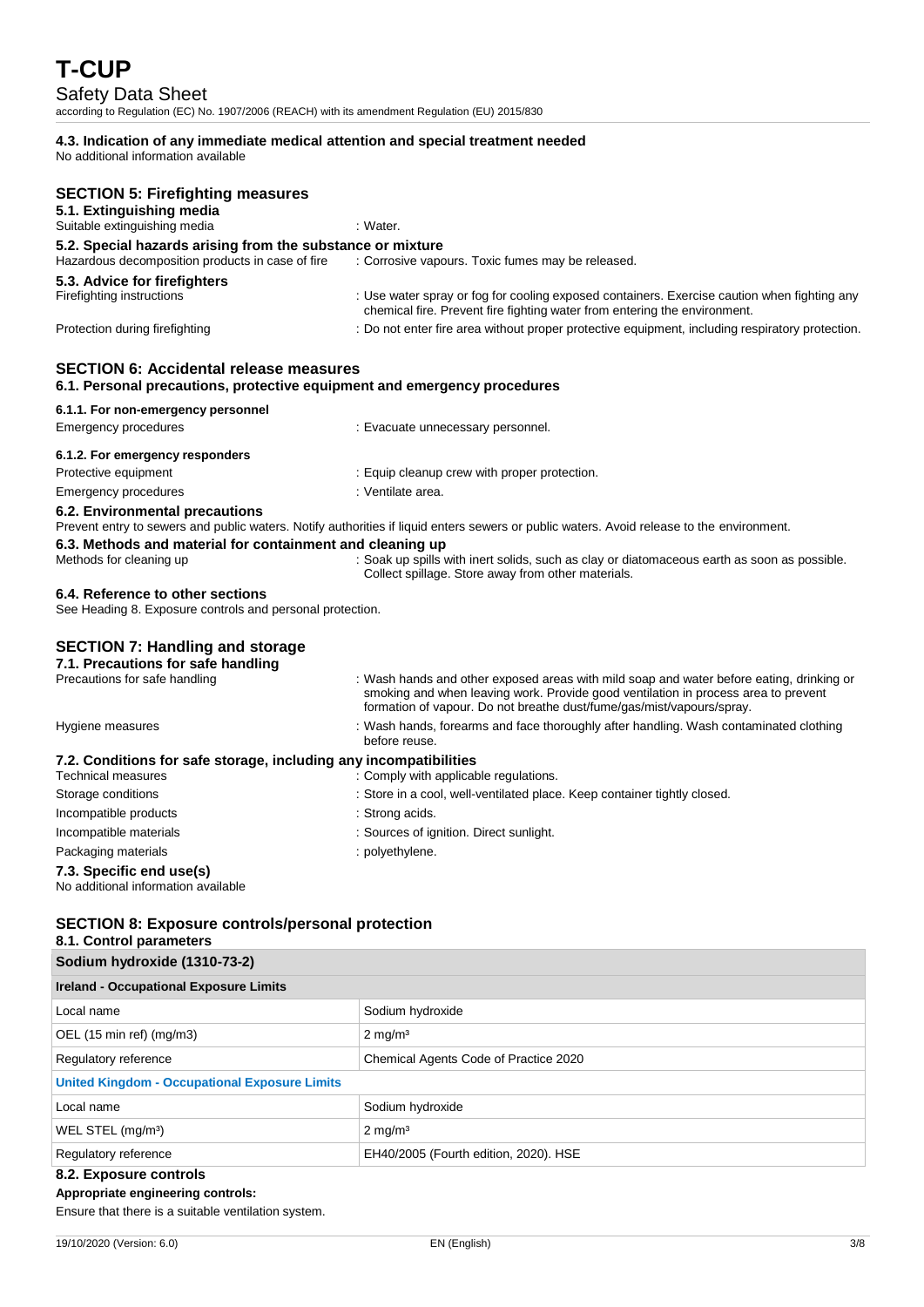# Safety Data Sheet

according to Regulation (EC) No. 1907/2006 (REACH) with its amendment Regulation (EU) 2015/830

#### **Personal protective equipment:**

Avoid all unnecessary exposure.

| Hand protection:                |  |
|---------------------------------|--|
| Wear protective gloves.         |  |
|                                 |  |
| Eye protection:                 |  |
| Chemical goggles or face shield |  |
|                                 |  |
| Protective equipment:           |  |

Wear suitable protective clothing

#### **Personal protective equipment symbol(s):**



**Other information:** Do not eat, drink or smoke during use.

#### **SECTION 9: Physical and chemical properties 9.1. Information on basic physical and chemical properties**

| anon on paolo phyologi and onomioal proportion<br>Physical state | : Liguid            |
|------------------------------------------------------------------|---------------------|
| Physical state/form                                              | : Liquid.           |
| Colour                                                           | : Pale yellow.      |
| Odour                                                            | : Characteristic.   |
| Odour threshold                                                  | : No data available |
| рH                                                               | $: 13 - 14$         |
| Relative evaporation rate (butylacetate=1)                       | : No data available |
| Melting point/range                                              | : 0 °C              |
| Freezing point                                                   | : No data available |
| Boiling point/Boiling range                                      | : 100 °C            |
| Flash point                                                      | : No data available |
| Autoignition temperature                                         | : No data available |
| Decomposition temperature                                        | : No data available |
| Flammability (solid, gas)                                        | : Non flammable.    |
| Vapour pressure                                                  | : No data available |
| Relative vapour density at 20 °C                                 | : No data available |
| Relative density                                                 | : 1.105             |
| Solubility                                                       | : Soluble in water. |
| Log Pow                                                          | : No data available |
| Viscosity, kinematic                                             | : No data available |
| Viscosity, dynamic                                               | : No data available |
| Explosive properties                                             | : No data available |
| Oxidising properties                                             | : No data available |
| <b>Explosive limits</b>                                          | : No data available |
| 00 Other information                                             |                     |

**9.2. Other information** No additional information available

### **SECTION 10: Stability and reactivity**

**10.1. Reactivity** Thermal decomposition generates : Corrosive vapours. **10.2. Chemical stability** Stable under normal conditions of use. **10.3. Possibility of hazardous reactions** No dangerous reactions known under normal conditions of use.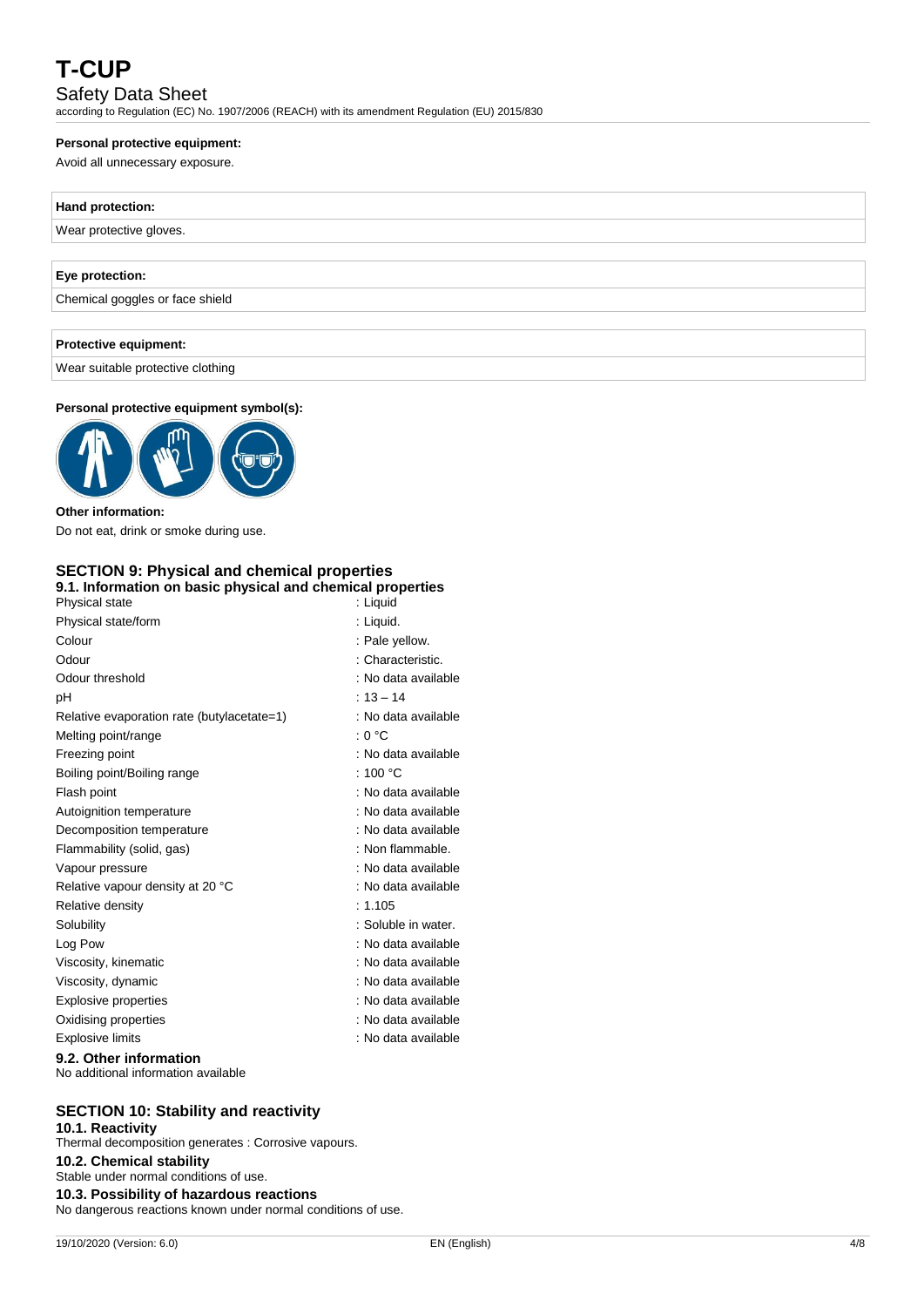# Safety Data Sheet

according to Regulation (EC) No. 1907/2006 (REACH) with its amendment Regulation (EU) 2015/830

#### **10.4. Conditions to avoid**

Direct sunlight. Extremely high or low temperatures.

### **10.5. Incompatible materials**

Strong acids.

#### **10.6. Hazardous decomposition products**

fume. Carbon monoxide. Carbon dioxide. Thermal decomposition generates : Corrosive vapours.

#### **SECTION 11: Toxicological information 11.1. Information on toxicological effects**

| : Not classified |
|------------------|
| : Not classified |
| : Not classified |
|                  |

# **Sodium hydroxide (1310-73-2)**

ATE CLP (oral) 2000 mg/kg bodyweight

# **Sodium hypochlorite (7681-52-9)** LD50 oral rat  $\vert$  > 2000 mg/kg LD50 dermal rabbit  $\vert$  > 2000 mg/kg Skin corrosion/irritation in the second server skin burns. pH: 13 – 14 Serious eye damage/irritation in the serious exercise serious eye damage pH: 13 – 14

| Respiratory or skin sensitisation                      | : Not classified                                                    |
|--------------------------------------------------------|---------------------------------------------------------------------|
| Additional information                                 | : Based on available data, the classification criteria are not met  |
| Germ cell mutagenicity                                 | : Not classified                                                    |
| Additional information                                 | : Based on available data, the classification criteria are not met  |
| Carcinogenicity                                        | : Not classified                                                    |
| Additional information                                 | : Based on available data, the classification criteria are not met  |
| Reproductive toxicity                                  | : Not classified                                                    |
| Additional information                                 | : Based on available data, the classification criteria are not met  |
| STOT-single exposure                                   | : Not classified                                                    |
| Additional information                                 | : Based on available data, the classification criteria are not met  |
| STOT-repeated exposure                                 | : Not classified                                                    |
| Additional information                                 | : Based on available data, the classification criteria are not met  |
| Aspiration hazard                                      | : Not classified                                                    |
| Additional information                                 | : Based on available data, the classification criteria are not met  |
| Potential adverse human health effects and<br>symptoms | : Based on available data, the classification criteria are not met. |
| <b>SECTION 12: Ecological information</b>              |                                                                     |

### **SECTION 12: Ecological information**

| 12.1. Toxicity                                               |                                                                                |
|--------------------------------------------------------------|--------------------------------------------------------------------------------|
| Ecology - water                                              | : Very toxic to aquatic life. Toxic to aquatic life with long lasting effects. |
| Hazardous to the aquatic environment, short-term<br>(acute)  | : Very toxic to aquatic life.                                                  |
| Hazardous to the aquatic environment, long-term<br>(chronic) | : Toxic to aquatic life with long lasting effects.                             |

### **Sodium hydroxide (1310-73-2)**

| LC50 fish 1    | $>$ 35 mg/l              |
|----------------|--------------------------|
| EC50 Daphnia 1 | 40.4 mg/l (Ceriodaphnia) |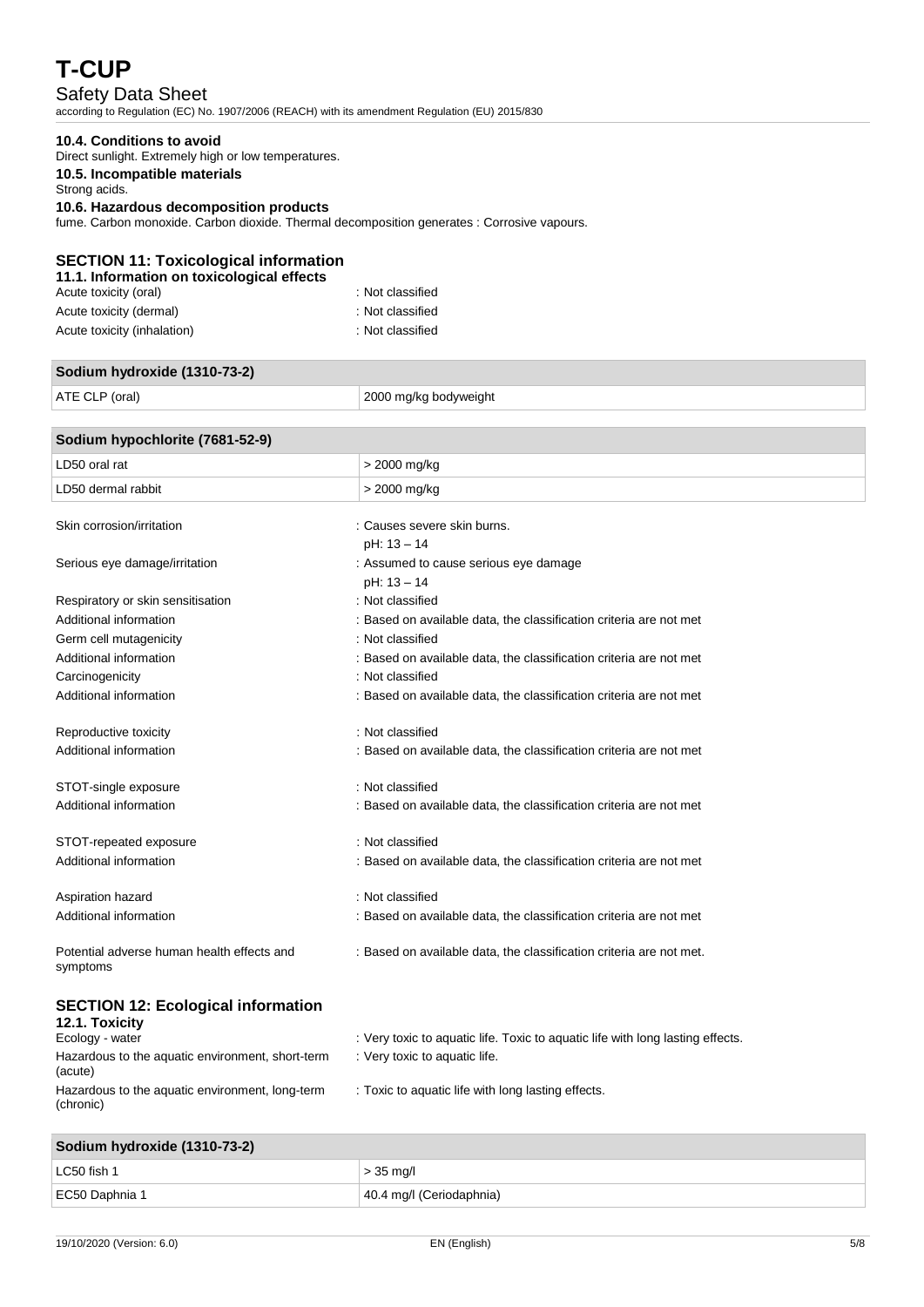# Safety Data Sheet

according to Regulation (EC) No. 1907/2006 (REACH) with its amendment Regulation (EU) 2015/830

| EC50 other aquatic organisms 1                                                         | > 33 mg/l waterflea                                                                                                                         |                                                                                              |
|----------------------------------------------------------------------------------------|---------------------------------------------------------------------------------------------------------------------------------------------|----------------------------------------------------------------------------------------------|
| Sodium hypochlorite (7681-52-9)                                                        |                                                                                                                                             |                                                                                              |
| LC50 fish 1                                                                            | 0.06 mg/l (fresh water)                                                                                                                     |                                                                                              |
| LC50 fish 2                                                                            | 0.032 mg/l (marine water)                                                                                                                   |                                                                                              |
| EC50 Daphnia 1                                                                         | 0.141 mg/l (Daphnia magna - fresh water)                                                                                                    |                                                                                              |
| EC50 other aquatic organisms 1                                                         | 0.026 mg/l (Crassostrea virginica - marine water)                                                                                           |                                                                                              |
| 12.2. Persistence and degradability                                                    |                                                                                                                                             |                                                                                              |
| <b>T-CUP</b>                                                                           |                                                                                                                                             |                                                                                              |
| Persistence and degradability                                                          | May cause long-term adverse effects in the environment.                                                                                     |                                                                                              |
|                                                                                        |                                                                                                                                             |                                                                                              |
| Sodium hydroxide (1310-73-2)                                                           |                                                                                                                                             |                                                                                              |
| Persistence and degradability                                                          | Not applicable.                                                                                                                             |                                                                                              |
| Sodium hypochlorite (7681-52-9)                                                        |                                                                                                                                             |                                                                                              |
| Persistence and degradability                                                          |                                                                                                                                             | Strong oxidizing agent. It will react with organic substances present in soil and sediments  |
|                                                                                        | and degrades rapidly to chloride. Sodium hypochlorite is substantially removed in<br>biological treatment processes.                        |                                                                                              |
| 12.3. Bioaccumulative potential                                                        |                                                                                                                                             |                                                                                              |
| <b>T-CUP</b>                                                                           |                                                                                                                                             |                                                                                              |
| Bioaccumulative potential                                                              | No bioaccumulation.                                                                                                                         |                                                                                              |
|                                                                                        |                                                                                                                                             |                                                                                              |
| Sodium hydroxide (1310-73-2)                                                           |                                                                                                                                             |                                                                                              |
| Log Pow                                                                                | $-3.88$                                                                                                                                     |                                                                                              |
| Bioaccumulative potential                                                              | No bioaccumulation.                                                                                                                         |                                                                                              |
| Sodium hypochlorite (7681-52-9)                                                        |                                                                                                                                             |                                                                                              |
| Bioaccumulative potential                                                              | Bioaccumulation unlikely.                                                                                                                   |                                                                                              |
| 12.4. Mobility in soil                                                                 |                                                                                                                                             |                                                                                              |
| No additional information available<br>12.5. Results of PBT and vPvB assessment        |                                                                                                                                             |                                                                                              |
| <b>T-CUP</b>                                                                           |                                                                                                                                             |                                                                                              |
| This substance/mixture does not meet the PBT criteria of REACH regulation, annex XIII  |                                                                                                                                             |                                                                                              |
| This substance/mixture does not meet the vPvB criteria of REACH regulation, annex XIII |                                                                                                                                             |                                                                                              |
| 12.6. Other adverse effects                                                            |                                                                                                                                             |                                                                                              |
| Additional information                                                                 | : Avoid release to the environment.                                                                                                         |                                                                                              |
| <b>SECTION 13: Disposal considerations</b>                                             |                                                                                                                                             |                                                                                              |
| 13.1. Waste treatment methods                                                          |                                                                                                                                             |                                                                                              |
| Product/Packaging disposal recommendations                                             | : Dispose in a safe manner in accordance with local/national regulations. Dispose of<br>regional, national and/or international regulation. | contents/container to hazardous or special waste collection point, in accordance with local, |
| Waste / unused products                                                                | : Avoid release to the environment.                                                                                                         |                                                                                              |
| <b>SECTION 14: Transport information</b>                                               |                                                                                                                                             |                                                                                              |
| In accordance with ADR / RID / IMDG / IATA / ADN                                       |                                                                                                                                             |                                                                                              |
| <b>ADR</b>                                                                             | <b>IMDG</b>                                                                                                                                 | <b>IATA</b>                                                                                  |

| <b>ADR</b>                    | <b>IMDG</b>                   | <b>IATA</b>                   |  |
|-------------------------------|-------------------------------|-------------------------------|--|
| 14.1. UN number               |                               |                               |  |
| UN 1719                       | UN 1719                       | <b>UN 1719</b>                |  |
| 14.2. UN proper shipping name |                               |                               |  |
| CAUSTIC ALKALI LIQUID, N.O.S. | CAUSTIC ALKALI LIQUID, N.O.S. | Caustic alkali liquid, n.o.s. |  |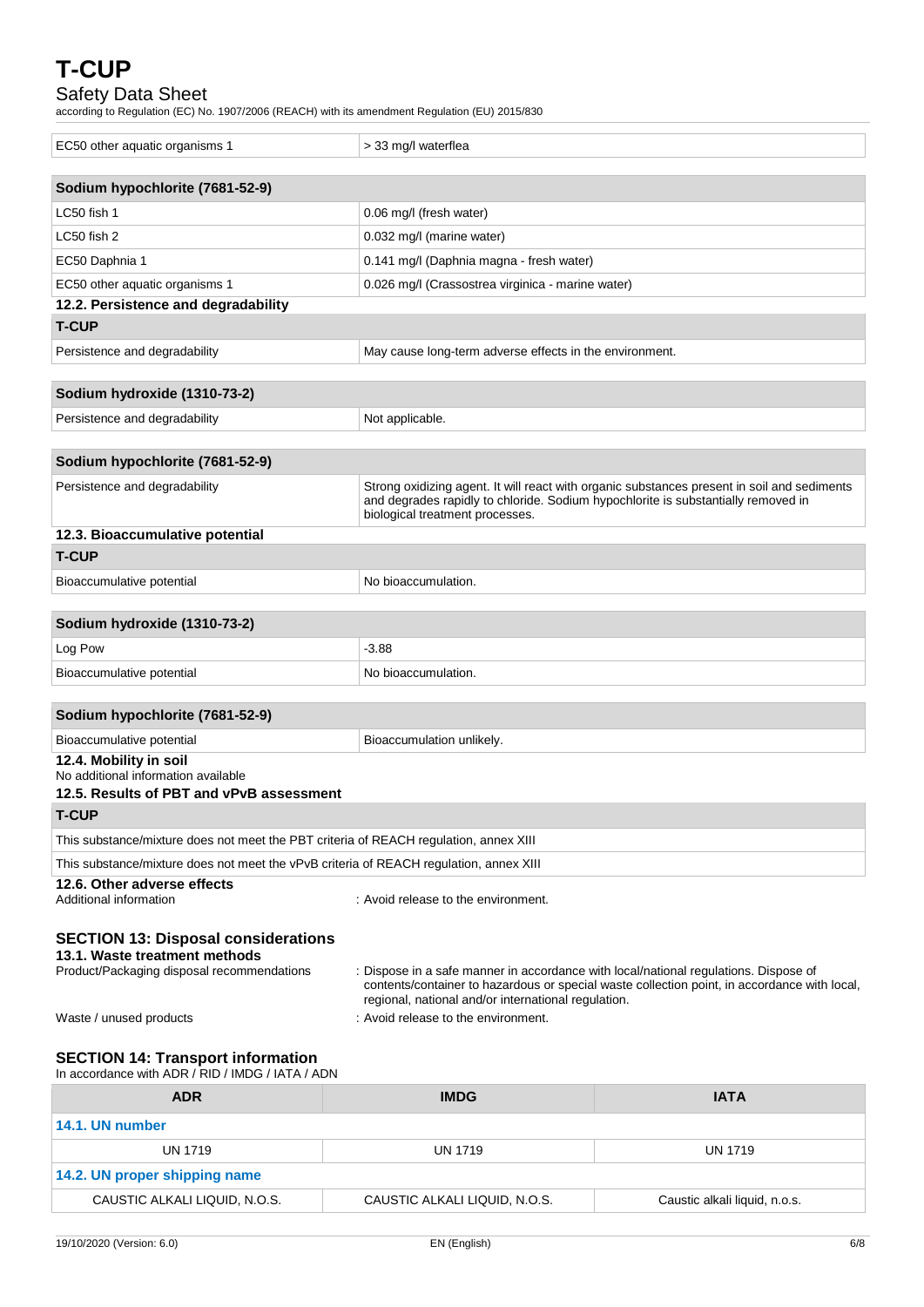# Safety Data Sheet

according to Regulation (EC) No. 1907/2006 (REACH) with its amendment Regulation (EU) 2015/830

| <b>Transport document description</b>                                                                  |                                                                                                                              |                                                                                                          |  |  |
|--------------------------------------------------------------------------------------------------------|------------------------------------------------------------------------------------------------------------------------------|----------------------------------------------------------------------------------------------------------|--|--|
| UN 1719 CAUSTIC ALKALI LIQUID, N.O.S.<br>(Sodium hydroxide), 8, III, (E),<br>ENVIRONMENTALLY HAZARDOUS | UN 1719 CAUSTIC ALKALI LIQUID, N.O.S.<br>(Sodium hydroxide), 8, III, MARINE<br>POLLUTANT/ENVIRONMENTALLY<br><b>HAZARDOUS</b> | UN 1719 Caustic alkali liquid, n.o.s. (Sodium<br>hydroxide), 8, III, ENVIRONMENTALLY<br><b>HAZARDOUS</b> |  |  |
| 14.3. Transport hazard class(es)                                                                       |                                                                                                                              |                                                                                                          |  |  |
| 8                                                                                                      | 8                                                                                                                            | 8                                                                                                        |  |  |
|                                                                                                        |                                                                                                                              |                                                                                                          |  |  |
| 14.4. Packing group                                                                                    |                                                                                                                              |                                                                                                          |  |  |
| Ш                                                                                                      | Ш                                                                                                                            | Ш                                                                                                        |  |  |
| <b>14.5. Environmental hazards</b>                                                                     |                                                                                                                              |                                                                                                          |  |  |
| Dangerous for the environment : Yes                                                                    | Dangerous for the environment : Yes<br>Marine pollutant: Yes                                                                 | Dangerous for the environment : Yes                                                                      |  |  |
| No supplementary information available                                                                 |                                                                                                                              |                                                                                                          |  |  |
| 14.6. Special precautions for user<br><b>Overland transport</b>                                        |                                                                                                                              |                                                                                                          |  |  |
| Classification code (ADR)                                                                              | : C5                                                                                                                         |                                                                                                          |  |  |
| Special provisions (ADR)                                                                               | : 274                                                                                                                        |                                                                                                          |  |  |
| Limited quantities (ADR)                                                                               | : 51                                                                                                                         |                                                                                                          |  |  |
| Packing instructions (ADR)                                                                             | : P001, IBC03, R001                                                                                                          |                                                                                                          |  |  |
| Mixed packing provisions (ADR)                                                                         | : MP19                                                                                                                       |                                                                                                          |  |  |
| Portable tank and bulk container instructions<br>(ADR)                                                 | : T7                                                                                                                         |                                                                                                          |  |  |
| Portable tank and bulk container special provisions<br>(ADR)                                           | : TP1, TP28                                                                                                                  |                                                                                                          |  |  |
| Tank code (ADR)                                                                                        | $:$ L4BN                                                                                                                     |                                                                                                          |  |  |
| Vehicle for tank carriage                                                                              | : AT                                                                                                                         |                                                                                                          |  |  |
| Transport category (ADR)                                                                               | $\therefore$ 3                                                                                                               |                                                                                                          |  |  |
| Special provisions for carriage - Packages (ADR)                                                       | : V12                                                                                                                        |                                                                                                          |  |  |
| Hazard identification number (Kemler No.)                                                              | :80                                                                                                                          |                                                                                                          |  |  |
| Orange plates                                                                                          | 1719                                                                                                                         |                                                                                                          |  |  |
| Tunnel code                                                                                            | : E                                                                                                                          |                                                                                                          |  |  |
| EAC code                                                                                               | : 2R                                                                                                                         |                                                                                                          |  |  |
| <b>Transport by sea</b>                                                                                |                                                                                                                              |                                                                                                          |  |  |
| Special provisions (IMDG)                                                                              | : 223, 274                                                                                                                   |                                                                                                          |  |  |
| Limited quantities (IMDG)                                                                              | :5L                                                                                                                          |                                                                                                          |  |  |
| Packing instructions (IMDG)                                                                            | : P001                                                                                                                       |                                                                                                          |  |  |
| IBC packing instructions (IMDG)                                                                        | : IBC03                                                                                                                      |                                                                                                          |  |  |
| Air transport                                                                                          |                                                                                                                              |                                                                                                          |  |  |
| PCA Limited quantities (IATA)                                                                          | : Y841                                                                                                                       |                                                                                                          |  |  |
| PCA limited quantity max net quantity (IATA)                                                           | :1L                                                                                                                          |                                                                                                          |  |  |
| PCA packing instructions (IATA)                                                                        | :852                                                                                                                         |                                                                                                          |  |  |
| PCA max net quantity (IATA)                                                                            | : 5L                                                                                                                         |                                                                                                          |  |  |
| CAO packing instructions (IATA)                                                                        | :856                                                                                                                         |                                                                                                          |  |  |
| CAO max net quantity (IATA)                                                                            | : 60L                                                                                                                        |                                                                                                          |  |  |
| Special provisions (IATA)                                                                              | : A3, A803                                                                                                                   |                                                                                                          |  |  |
|                                                                                                        |                                                                                                                              |                                                                                                          |  |  |

**14.7. Transport in bulk according to Annex II of Marpol and the IBC Code** Not applicable